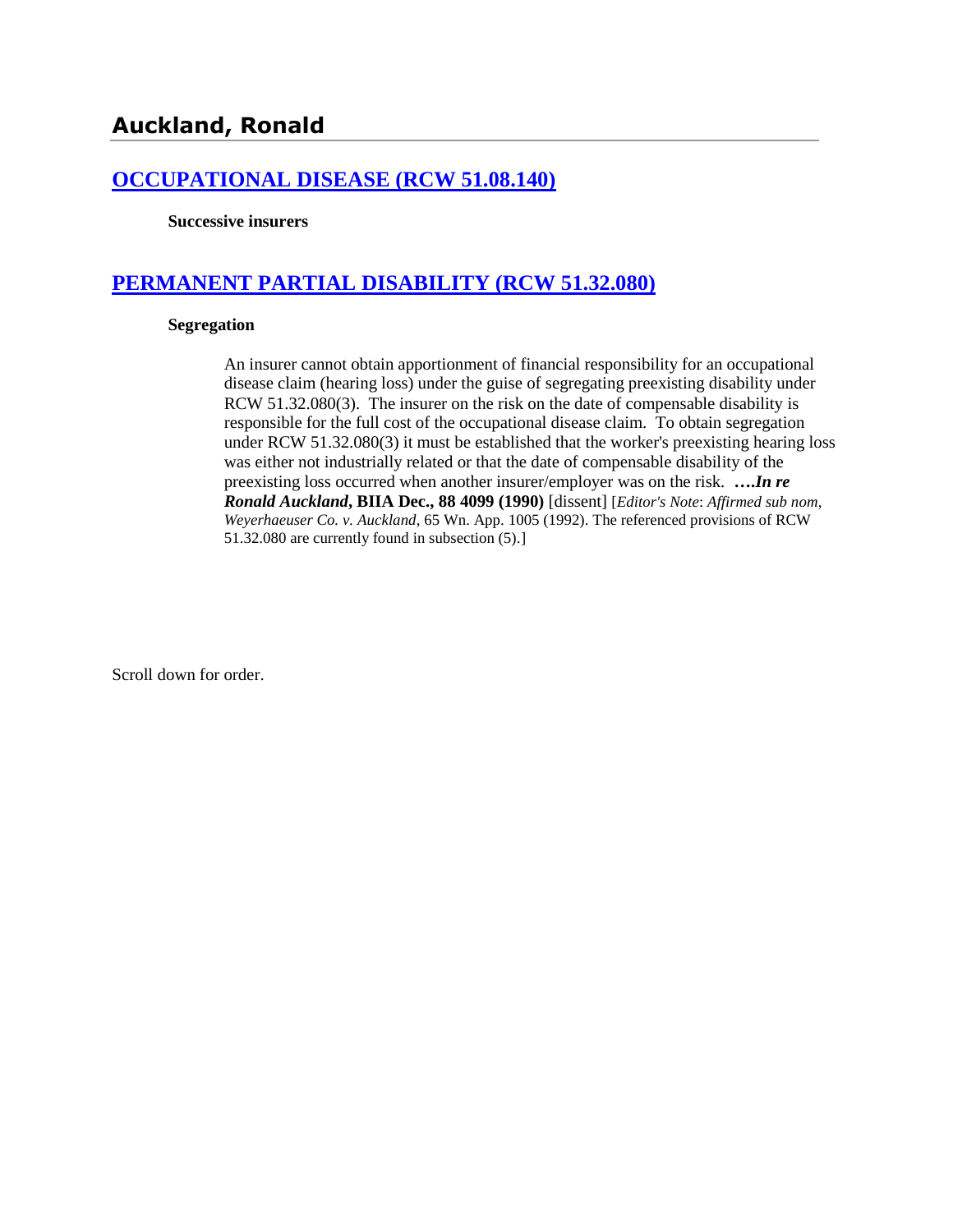## **BEFORE THE BOARD OF INDUSTRIAL INSURANCE APPEALS STATE OF WASHINGTON**

**)**

**IN RE: RONALD AUCKLAND ) DOCKET NO. 88 4099**

**CLAIM NO. S-787675 ) DECISION AND ORDER**

APPEARANCES:

Claimant, Ronald Auckland, by Webster, Mrak & Blumberg, per Richard P. Blumberg

Self-Insured Employer, Weyerhaeuser Company, by Roberts, Reinisch & Klor, per Steven R. Reinisch

Department of Labor and Industries, by Office of the Attorney General, per Linda M. Gallagher and Larry Watters, Assistants

This is an appeal filed by the self-insured employer, Weyerhaeuser Company, with the Department of Labor and Industries and transmitted to this Board on September 28, 1988 from an order of the Department of Labor and Industries dated August 5, 1988 which ordered the self-insured employer to pay a permanent partial disability award to the claimant equal to 27.8% complete loss of hearing in both ears and closed the claim. **AFFIRMED**.

# **DECISION**

Pursuant to RCW 51.52.104 and RCW 51.52.106, this matter is before the Board for review and decision on a timely Petition for Review filed by the self-insured employer to a Proposed Decision and Order issued on June 15, 1989 in which the order of the Department dated August 5, 1988 was affirmed.

The parties stipulated to all the facts presented in this appeal which are adequately set forth in the Proposed Decision and Order. The claimant, Ronald Auckland, had been self-employed and also employed by Rodger Spurlock and Gaylen Gray Logging as a timber faller and cutter from approximately 1969 to 1971. Mr. Auckland began working at Weyerhaeuser on September 28, 1971. The day before he started at Weyerhaeuser, Mr. Auckland had a pre-employment physical examination which included a hearing test. At that time, it was discovered the claimant had hearing loss, which is now described as an 8.43% binaural hearing impairment. While in the course of his employment with Weyerhaeuser, from September 28, 1971 to August 5, 1988, Mr. Auckland was subjected to injurious noise exposure which resulted in a further hearing loss. The additional loss was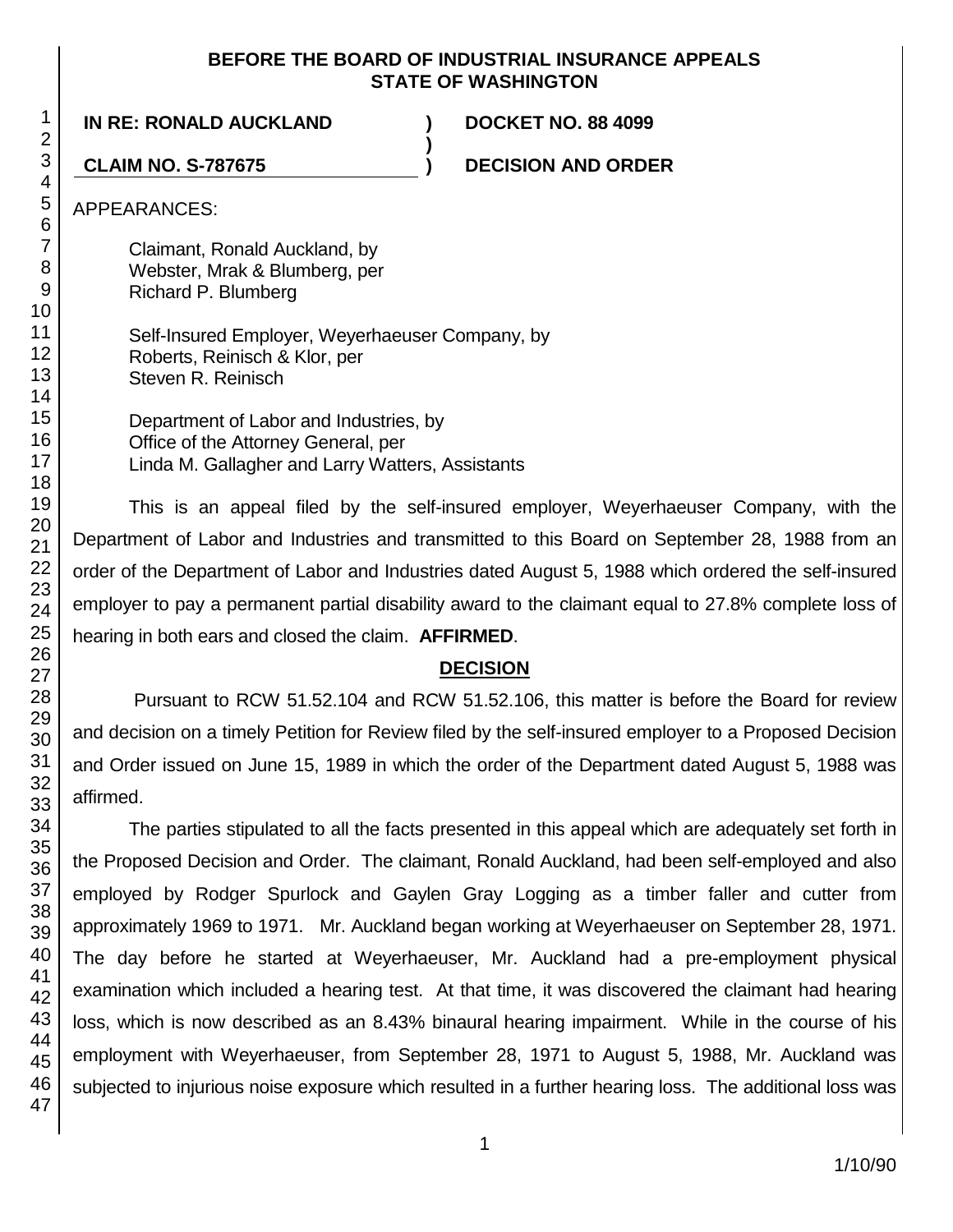equal to 19.4% binaural hearing impairment as of August 5, 1988 when his claim was closed. Weyerhaeuser argues that Mr. Auckland had a preexisting 8.43% binaural hearing impairment which should be segregated pursuant to RCW 51.32.080 (3) and that Weyerhaeuser should only be responsible for a 19.4% binaural hearing loss award.

We have granted review because, while we agree with the result reached in the Proposed Decision and Order, we do not entirely agree with the analysis.

## RCW 51.32.080(3) provides:

Should a worker receive an injury to a member or part of his or her body already, from whatever cause, permanently partially disabled, resulting in the amputation thereof or in an aggravation or increase in such permanent partial disability but not resulting in the permanent total disability of such worker, his or her compensation for such partial disability shall be adjudged with regard to the previous disability of the injured member or part and the degree or extent of the aggravation or increase of disability thereof.

Segregation applies whether the preexisting disability is industrial or non-industrial in origin. RCW 51.32.080(3); Corak v. Dep't of Labor & Indus., 2 Wn.App. 792, 469 P.2d 957 (1970). Pursuant to RCW 51.16.040, segregation of a preexisting permanent partial disability applies to an occupational disease claim just as it would apply to an industrial injury claim. See, Dennis v. Dep't of Labor & Indus., 109 Wn.2d 467, 476, 745 P.2d 1295 (1987). It follows, then, that RCW 51.32.080(3) applies to hearing loss permanent partial disability just as it would apply to a permanent partial disability resulting from any occupational disease.

The heart of the dispute between the parties is whether Mr. Auckland's preexisting 8.43% hearing loss permanent partial disability can be segregated from the subsequent hearing loss sustained as a result of employment with Weyerhaeuser. The problem is how to distinguish between apportionment of financial liability among successor insurers/employers and segregation of preexisting permanent partial disability pursuant to RCW 51.32.080(3).

In a long line of cases, this Board has consistently held that the insurer/employer on the risk on the date of compensable disability bears the entire cost of an occupational disease-based disability. See, e.g., In re Lester Renfro, BIIA Dec., 86 2392 (1988). The date of compensable disability is the date on which the worker receives the requisite statutory notice from a physician of the existence of an occupationally related disease-based disability. RCW 51.28.055; See, e.g., In re Charles D. Jones, BIIA Dec., 70,660 (1987); In re Winfred E. Hanninen, BIIA Dec., 50,653 (1979). Since the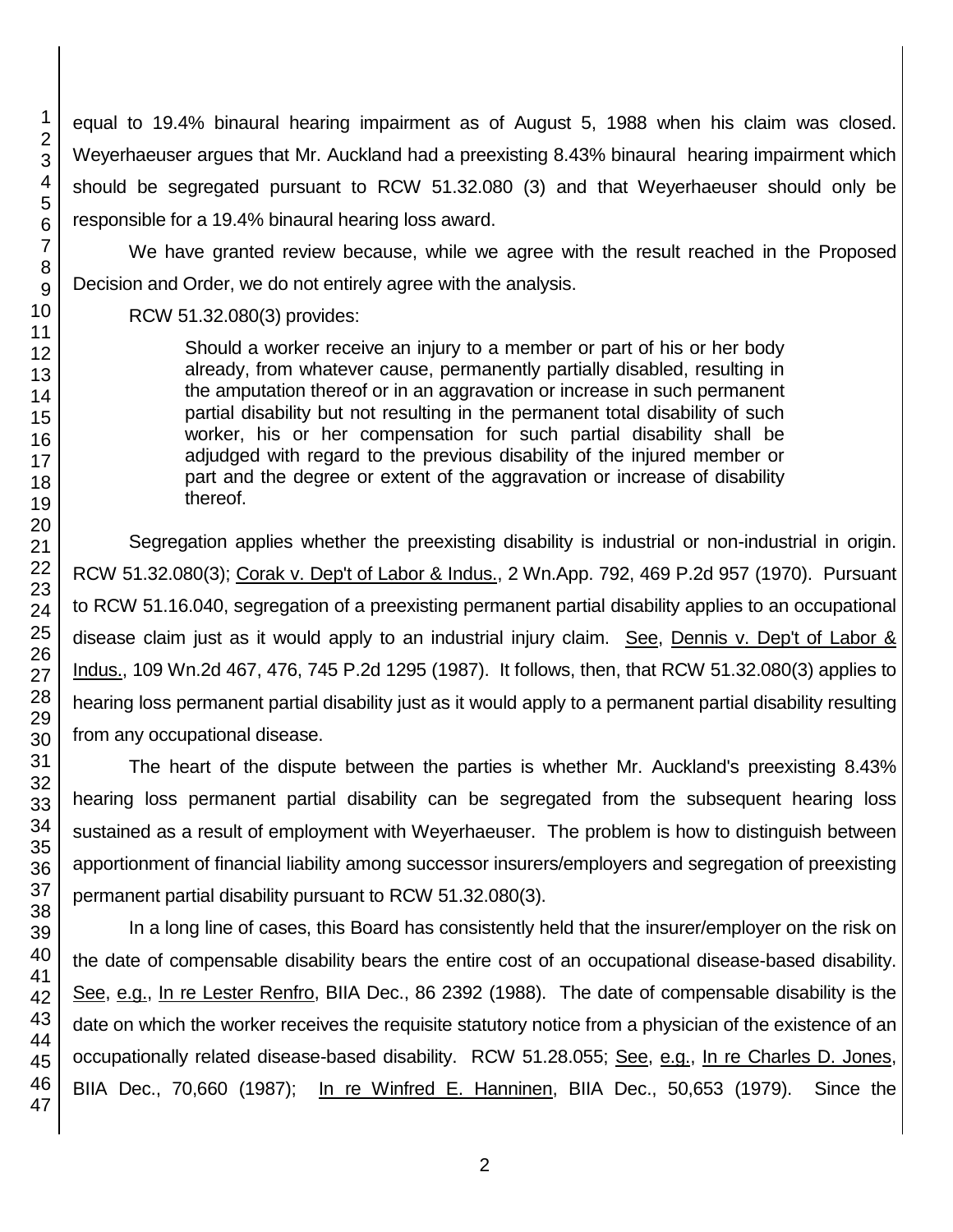apportionment of financial responsibility is not permissible in occupational disease claims, it cannot be achieved under the guise of segregating preexisting permanent partial disability. Thus, the manner in which we allow segregation in occupational disease cases must be consistent with our many decisions prohibiting apportionment.

For non-industrially related preexisting permanent partial disability there is no potential for apportionment masquerading as segregation. Thus, if the evidence discloses a preexisting symptomatic, disabling condition, segregation is appropriate.

But for preexisting occupationally-related permanent partial disability something more is required in order to avoid apportionment. The worker must have filed a claim for the preexisting disability or the terms of RCW 51.28.055 with respect to notification by a physician of the existence of a preexisting occupational disease must have been met. That is, if the date of compensable disability with respect to a preexisting permanent partial disability occurred when another insurer/employer was on the risk, then the subsequent insurer/employer is not responsible for paying that portion of the permanent partial disability award. In this sense, the question of whether to segregate preexisting permanent partial disability is a part of the larger problem of identifying the insurer/employer which is responsible for the costs of an occupational disease claim.

With these guidelines in mind, we turn to the facts of this particular case. This is the self-insured employer's appeal. It was therefore Weyerhaeuser's burden to make a prima facie showing either that Mr. Auckland's preexisting permanent partial disability was not industrially related or that the date of compensable disability with respect to Mr. Auckland's preexisting 8.43% binaural hearing loss occurred prior to injurious noise exposure during the course of employment with Weyerhaeuser. The employer has proved neither.

The parties' stipulation is not explicit on the question of what caused Mr. Auckland's preexisting hearing loss. If anything, there is some suggestion that it was caused by his pre-Weyerhaeuser employment as a timber faller. At any rate, since the Department directed the self-insured employer to pay the entire 27.8% permanent partial disability award, presumably the Department concluded that Mr. Auckland's entire hearing loss was occupationally induced. Since the employer has not proved otherwise, we as well must conclude that all of Mr. Auckland's hearing loss is occupational, including the preexisting 8.43%.

The question then becomes whether Mr. Auckland was advised by a physician that he had an occupational hearing loss prior to his injurious exposure to noise during the course of his employment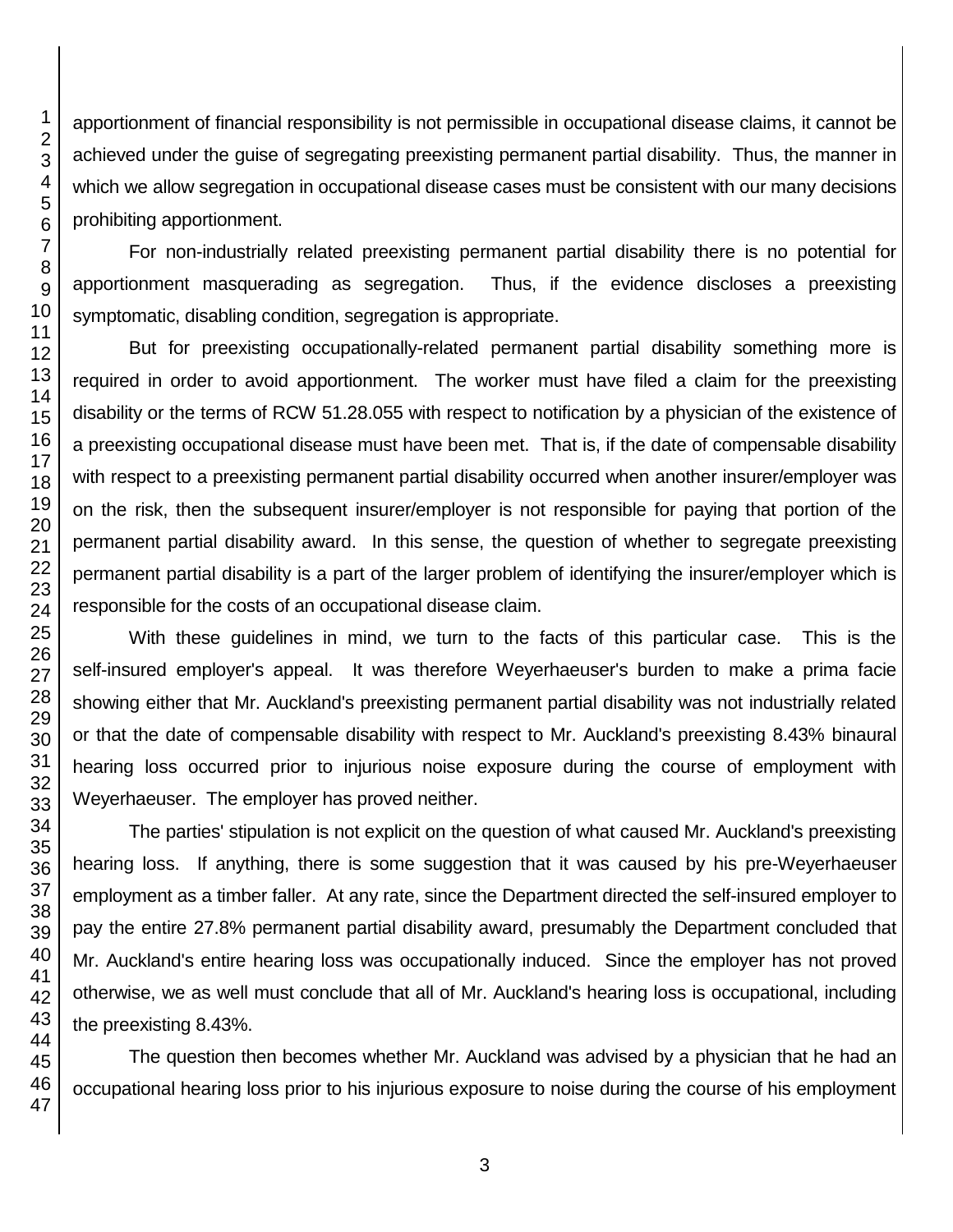with Weyerhaeuser. A routine pre-employment audiogram was performed on September 27, 1971 as part of an overall pre-employment physical. There is no evidence that Mr. Auckland was advised by a physician of the results of that audiogram or that he had occupationally related hearing loss. Indeed we assume that he was not so advised, since Weyerhaeuser is not contending that the claim filed on June 8, 1987 was time-barred with respect to the preexisting 8.43% hearing loss. Because the notification requirements of RCW 51.28.055 were not met, and because Mr. Auckland apparently has not filed a prior claim for his preexisting hearing loss, the benefits of segregation are not available to the self-insured employer.

To conclude otherwise would be to allow an employer to discover the existence of a hearing impairment and to use that discovery to limit its own liability while, at the same time, failing to disclose the existence of the impairment to the worker. We would also be effectively allowing the employer to apportion liability by calling it something different. And finally, we would be placing an unfair burden on workers who file occupational disease claims to identify each and every employment throughout their working lives which contributed to the occupational disability. This is precisely the result we have sought to avoid in the successive insurer/employer cases.

Using the date of compensable disability to answer both the segregation and the responsible insurer questions is consistent with our prior decision in In re Herbert G. Lovell, BIIA Dec., 69,823 (1986) and with the Dennis decision, the Supreme Court's most recent pronouncement on occupational disease. We discussed Lovell at length in the Renfro decision and will not repeat that discussion here. If anything, the Dennis decision expanded occupational disease coverage. In so doing, the Supreme Court could not have intended to require a worker to file a separate occupational disease claim for each exposure to working conditions with a different employer, when it is the cumulative effect of all such exposures throughout his working life which has caused an occupational disease.

The Department order of August 5, 1988 directing the self-insured employer to pay the entire permanent partial disability award of 27.8% binaural hearing loss is correct and should be affirmed.

## **FINDINGS OF FACT**

1. On June 8, 1987, the Department of Labor and Industries received a report of an accident alleging that the claimant, Ronald Auckland, developed a gradual hearing loss in both ears, which had been reported to the employer on January 28, 1985. On July 10, 1987, the Department issued an order closing the claim with a permanent partial disability award of 9.625% complete hearing loss in both ears. After an August 31, 1987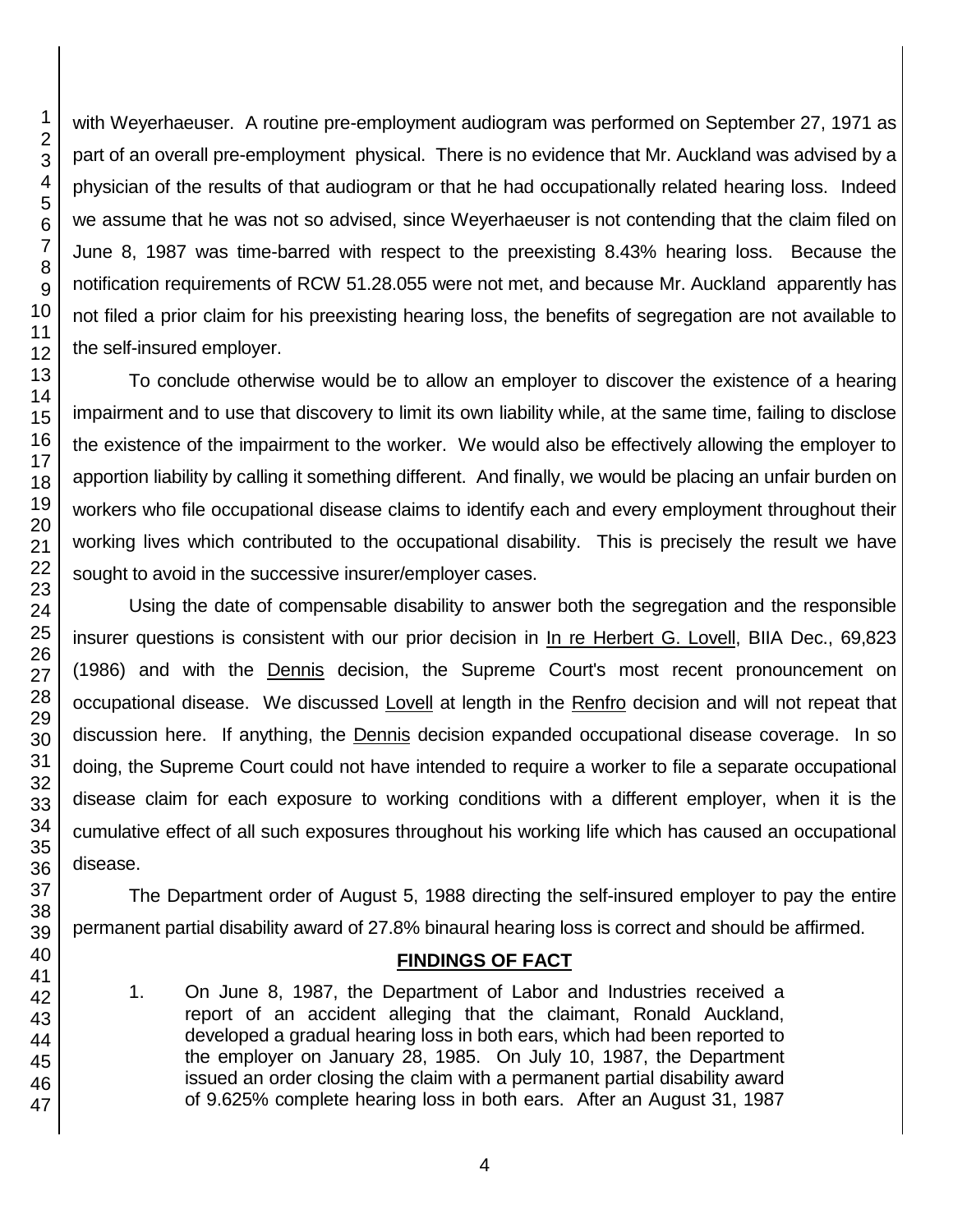protest and request for reconsideration filed by the claimant, the Department issued an order on July 5, 1988 modifying the July 10, 1987 order from final to interlocutory and directing the self-insured employer to pay a permanent partial disability award of 19.4% loss of hearing in both ears and thereupon close the claim. After a July 26, 1988 protest and request for reconsideration filed by the claimant, the Department issued an order on August 5, 1988, which modified the July 5, 1988 order from final to interlocutory and directed the self-insured employer to pay a permanent partial disability award of 27.8% complete loss of hearing in both ears and closed the claim.

On September 28, 1988, the employer filed its notice of appeal with the Board of Industrial Insurance Appeals. On September 30, 1988, the Board issued an order granting the appeal, assigning it Docket No. 88 4099 and directing that proceedings be held on the issues raised by the notice of appeal.

- 2. Mr. Auckland was self-employed and also worked for Rodger Spurlock and Gaylen Gray Logging as a timber faller and cutter for approximately 2 1/2 years prior to September 28, 1971. On September 27, 1971, the day before his employment for Weyerhaeuser Company commenced, the claimant exhibited occupational binaural hearing loss impairment equal to 8.43% of complete loss of hearing in both ears. This hearing loss was revealed by an audiogram taken as part of a routine, pre-employment physical. It is not known whether Mr. Auckland was advised at that time by a physician of the results of the September 27, 1971 audiogram or that he had an occupational hearing loss.
- 3. On September 28, 1971, claimant began his employment with Weyerhaeuser. The claimant's work for Weyerhaeuser Company from September 28, 1971 to August 5, 1988 resulted in injurious exposure to noise, which caused an additional binaural hearing loss equal to 19.4% of complete loss of hearing.
- 4. As of August 5, 1988 claimant had sustained an overall permanent partial disability equal to 27.8% complete loss of hearing in both ears as a result of occupational noise exposure.

## **CONCLUSIONS OF LAW**

- 1. The Board of Industrial Insurance Appeals has jurisdiction over the parties and the subject matter to this appeal.
- 2. Prior to Mr. Auckland's exposure to injurious noise during the course of employment with Weyerhaeuser, the notification requirements of RCW 51.28.055 were not met with respect to his preexisting 8.43% binaural occupational hearing loss. The date of compensable disability for Mr. Auckland's occupational hearing loss occurred sometime during the period when he was employed with Weyerhaeuser. Therefore, Weyerhaeuser must bear the full cost of the claim and pay claimant a permanent partial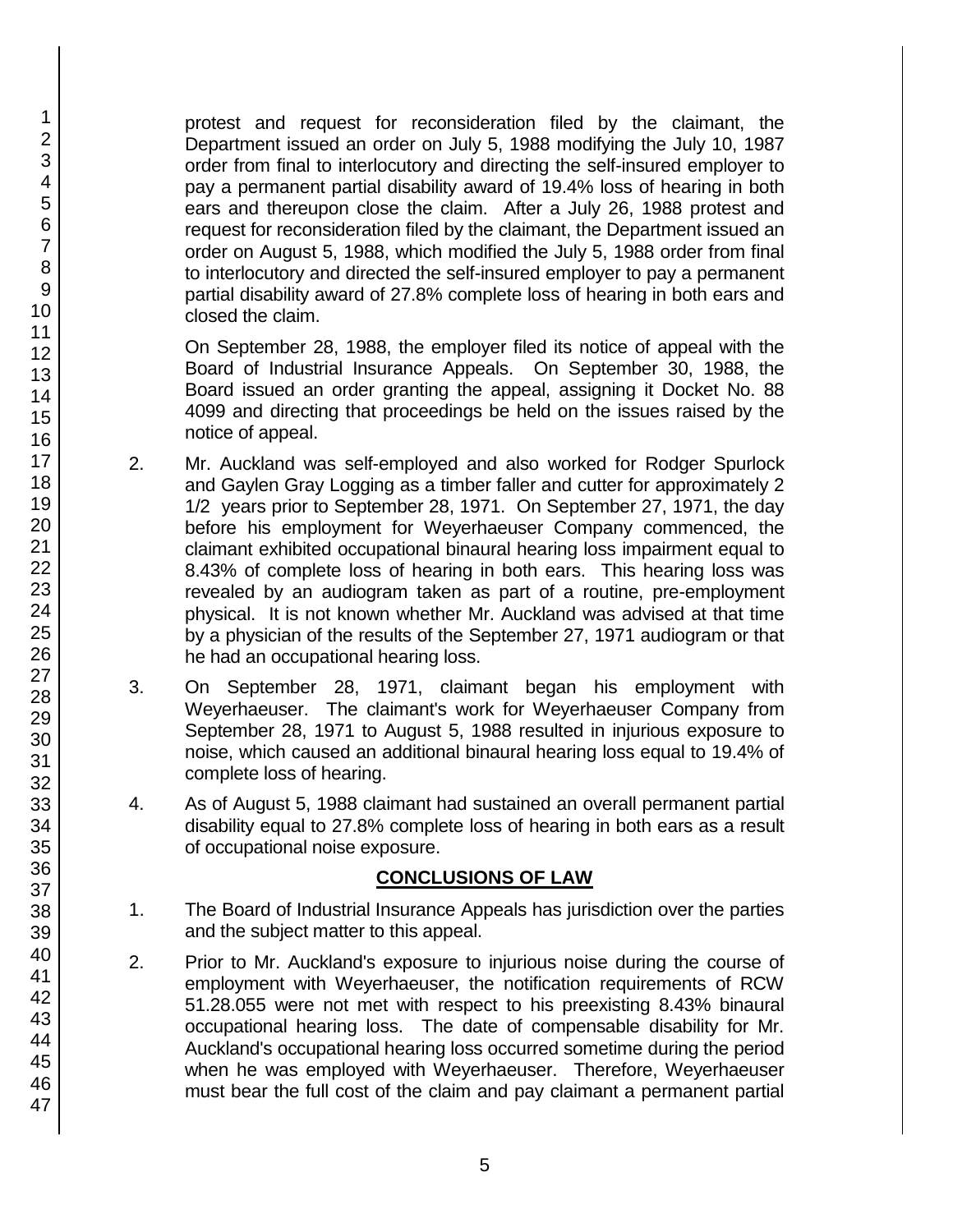disability award of 27.8% complete loss of hearing in both ears. Segregation of preexisting permanent partial disability pursuant to RCW 51.32.080(3), while applicable generally to occupational disease cases, is inapplicable to the particular facts of this case.

3. The Department order of August 5, 1988, which modified its July 5, 1988 order from final to interlocutory, directed the self-insured employer to pay a permanent partial disability award equal to 27.8% complete loss of hearing in both ears, and thereupon closed the claim, is correct and is affirmed.

It is so ORDERED.

Dated this 10th day of January, 1990.

BOARD OF INDUSTRIAL INSURANCE APPEALS

/s/  $\,$ SARA T. HARMON Chairperson

/s/  $\,$ 

FRANK E. FENNERTY, JR. Member

#### **DISSENT**

I disagree with the Board majority's decision to affirm the Department's order of August 5, 1988 providing that the self-insured employer must pay a permanent partial disability award for claimant's entire hearing impairment, i.e., 27.8% complete loss of hearing in both ears, and I disagree with the majority's refusal to apply the provisions of RCW 51.32.080(3) to segregate the claimant's pre-existing permanent hearing impairment of 8.43% complete loss of hearing in both ears. I believe this statute applies to this claim, and that claimant's 8.43% binaural hearing impairment, which all parties stipulated pre-existed the commencement of his employment with Weyerhaeuser, must be segregated. Thus, his proper disability award should be 19.4% complete loss of hearing in both ears, as directed by the Department's prior order of July 5, 1988.

The majority readily and correctly observes that the segregation statute applies to an occupational disease claim just as it does to an industrial injury claim, and that it applies to hearing loss permanent partial disability just as it does to permanent partial disability resulting from any occupational disease.

However, in my view, the majority then gets off the track by its discussion of the "problem" of distinguishing between apportionment of financial responsibility among successive insurers/employers and segregation of pre-existing permanent partial disability, and its expressed concern over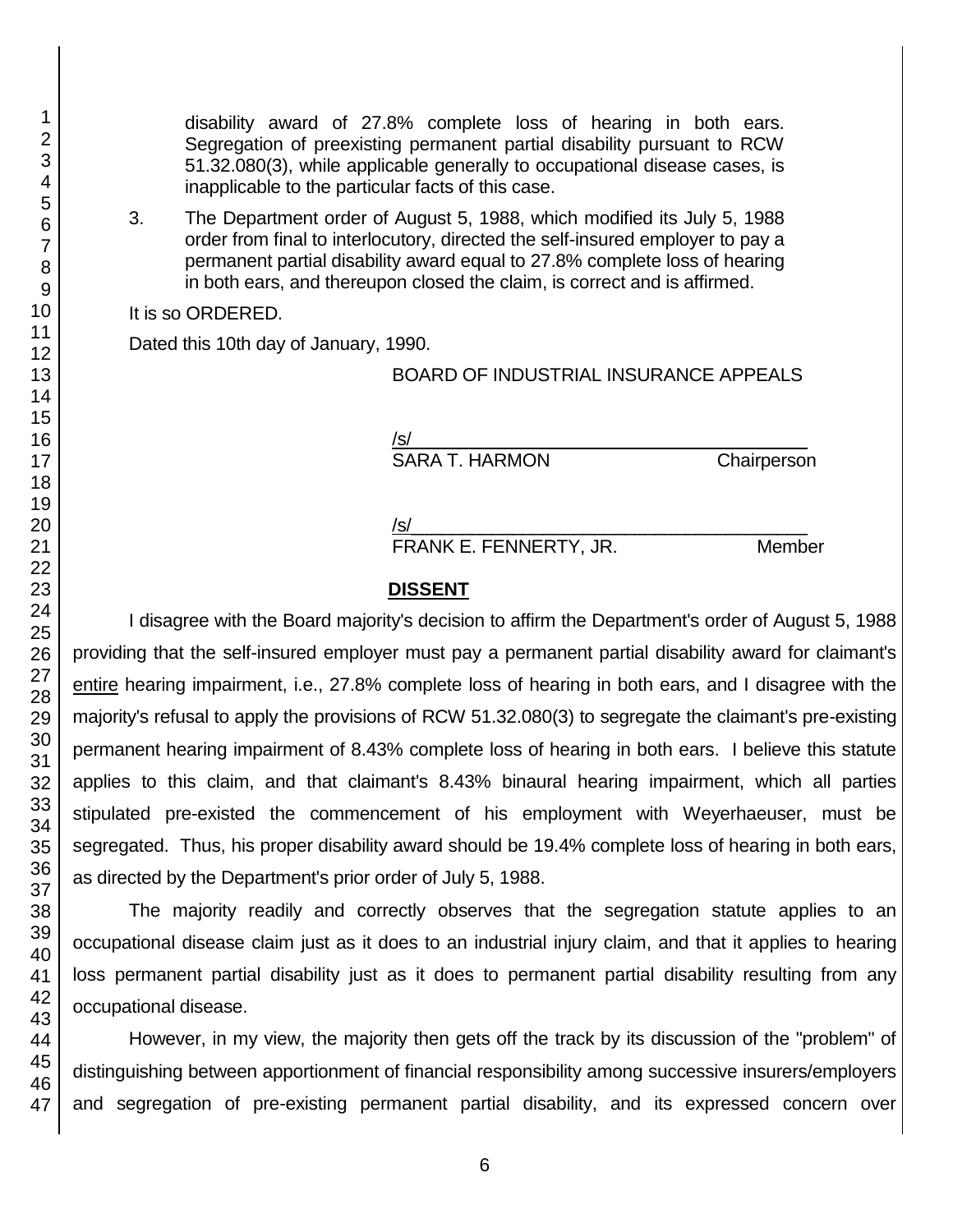apportionment of financial responsibility being "achieved under the guise of" segregating pre-existing disability, and the potential for apportionment "masquerading as" segregation. In light of the stipulated facts in this case, I believe these concerns are misplaced.

Furthermore, in view of the facts as stipulated to by all parties, I disagree with the discussion at page 5, 11. 7-16, of the majority's decision, whereby they "must conclude" that Mr. Auckland's pre-existing 8.43% hearing impairment was also occupationally caused.

I do not so conclude. There is nothing in the parties' stipulation to suggest to me that the pre-existing impairment was caused by his brief pre-Weyerhaeuser periods of employment as a timber faller for either Rodger Spurlock or Gaylen Gray Logging, or by his self- employment at some unspecified occupation. It is noted that, while one of the three doctors who have evaluated claimant's hearing loss would (apparently) say that the 8.43% pre-existing impairment was related to "noise exposure," there is no indication that any doctor would say that such pre-existing impairment was from occupational noise exposure, although the doctors took histories as to past medical treatment, work histories as to prior employment, recreational activities, and past noise exposure on and off the job. Nor will I "presume" that, because the Department's order of August 5, 1988 directed payment of a 27.8% permanent partial disability award, the Department thereby concluded that claimant's entire hearing loss was occupationally induced. A more valid "presumption," in my view, is that the Department's order of August 5, 1988 was a slightly considered knee-jerk reaction (prompted by claimant's counsel's protest of July 26, 1988) to this Board's Renfro decision issued on July 5, 1988.

Also, I am not much persuaded that this appeal should have its final decision turn, at least in part, on the happenstance of which party is appealing and thereby has the "burden" to make a prima facie case, inasmuch as no testimony was presented, and the case was submitted solely on stipulated facts and memoranda on the legal issues involved. Had this case been put before us by an appeal by the claimant from the Department's prior order of July 5, 1988, it would have been the claimant's burden to prove a prima facie case, and with the assumed scenario of the same stipulated facts and legal memoranda, the claimant would not then have met his "burden" since there is no evidence in the record of an occupational noise-induced hearing loss in excess of 19.4% binaural hearing impairment. To partly determine this case, which involves basically a question of law, on such evidentiary "burdens" controlled by who happens to be the appealing party, is not very helpful in the context of the over-all adjudicatory system, and can produce undesirable "tactical" litigation.